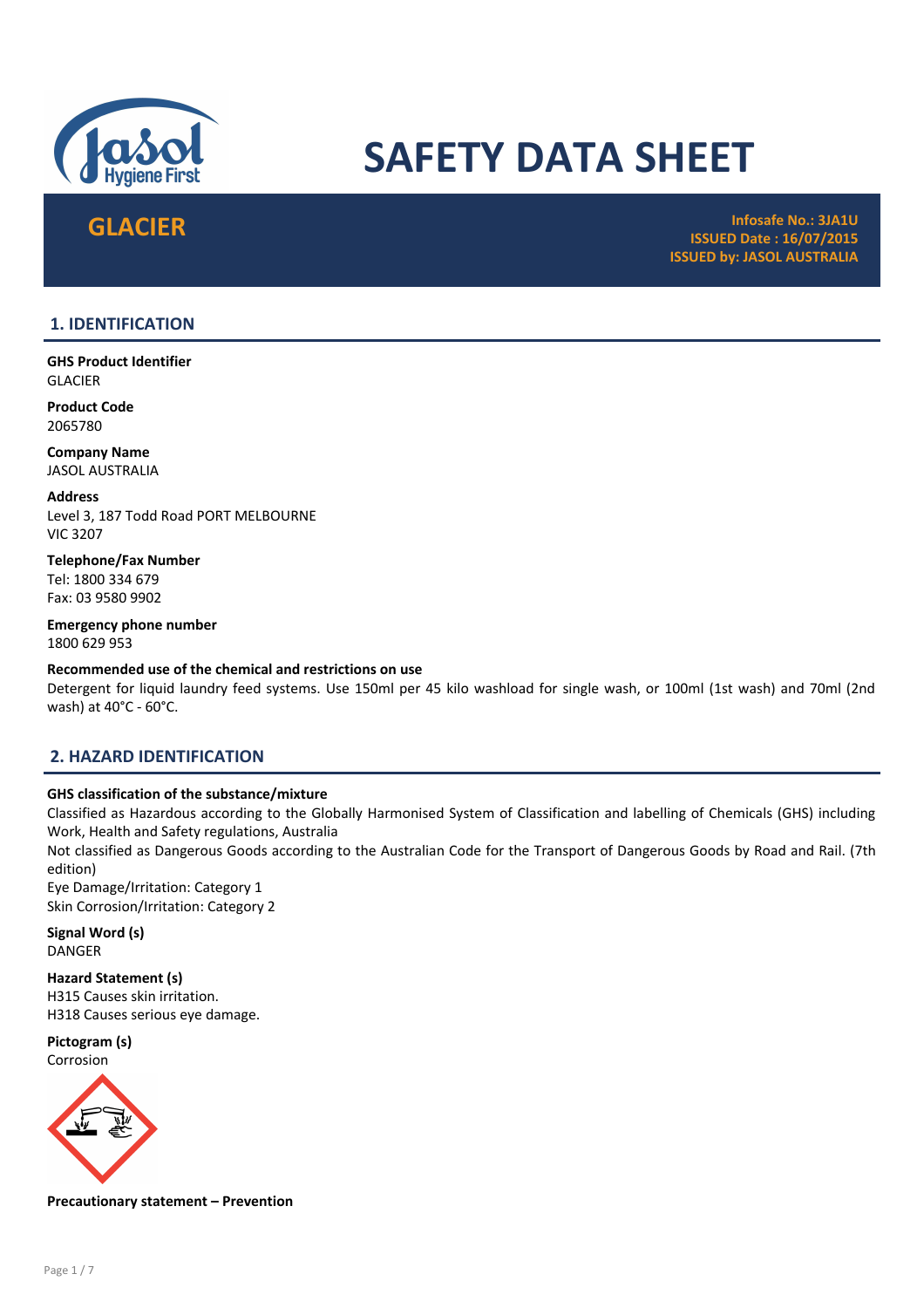P264 Wash contaminated skin thoroughly after handling. P280 Wear protective gloves/protective clothing/eye protection/face protection.

# Precautionary statement – Response

P302+P352 IF ON SKIN: Wash with plenty of soap and water.

P305+P351+P338 IF IN EYES: Rinse cautiously with water for several minutes. Remove contact lenses, if present and easy to do. Continue rinsing.

P310 Immediately call a POISON CENTER or doctor/physician.

P332+P313 If skin irritation occurs: Get medical advice/attention.

P362 Take off contaminated clothing and wash before reuse.

# 3. COMPOSITION/INFORMATION ON INGREDIENTS

# Ingredients

| <b>Name</b>                                                                           | <b>CAS</b>    | <b>Proportion</b> |
|---------------------------------------------------------------------------------------|---------------|-------------------|
| Oxirane, 2-methyl-, polymer with oxirane, mono(2-<br>propylheptyl) ether              | Not available | $< 10 \%$         |
| 2-(2-butoxyethoxy) Ethanol                                                            | 112-34-5      | $<$ 10 %          |
| Pentasodium Triphosphate                                                              | 7758-29-4     | $<$ 5 $\%$        |
| <b>TRISODIUM NITRILOTRIACETATE</b>                                                    | 5064-31-3     | $< 5 \%$          |
| Poly(oxy-1,2-ethanediyl), .alpha.-9-octadecenyl-.omega.-<br>hydroxy-, (Z)-, phosphate | 39464-69-2    | $<$ 3 %           |
| 4,4'-Bis(2-sulfostyryl)biphenyl, disodium salt                                        | 27344-41-8    | $<$ 1 %           |
| 5-chloro-2-methyl-2H-isothiazol-3-one and 2-methyl-2H-<br>isothiazol-3-one (3:1)      | 55965-84-9    | < 0.0015 %        |
| Ingredients determined not to be hazardous.                                           |               | <b>Balance</b>    |

# 4. FIRST-AID MEASURES

# Inhalation

If inhaled, remove affected person from contaminated area and keep at rest in a position comfortable for breathing. Keep at rest until recovered. If symptoms develop and/or persist seek medical attention.

# Ingestion

Do NOT induce vomiting. Wash/rinse out mouth thoroughly with water. Seek immediate medical attention.

# Skin

If on skin (or hair) remove/take off all contaminated clothing immediately. Wash affected area thoroughly with soap and water after handling. Wash contaminated clothing before reuse or discard. Seek medical attention. If skin irritation or rash occurs please advise medical physician.

# Eye contact

If in eyes, hold eyelids apart and flush the eyes continuously with running water. Remove contact lenses, if present and easy to do. Continue flushing until advised to stop by the Poisons Information Centre or a doctor, or for at least 15 minutes. Seek immediate medical attention.

# First Aid Facilities

Eyewash, safety shower and normal washroom facilities.

# Advice to Doctor

Treat symptomatically.

Product is a dilute aqueous solution of mixed surfactants. Vomiting has not been induced because of risk of aspiration into the lungs.

# Other Information

For advice in an emergency, contact a Poisons Information Centre or a doctor at once. (131 126)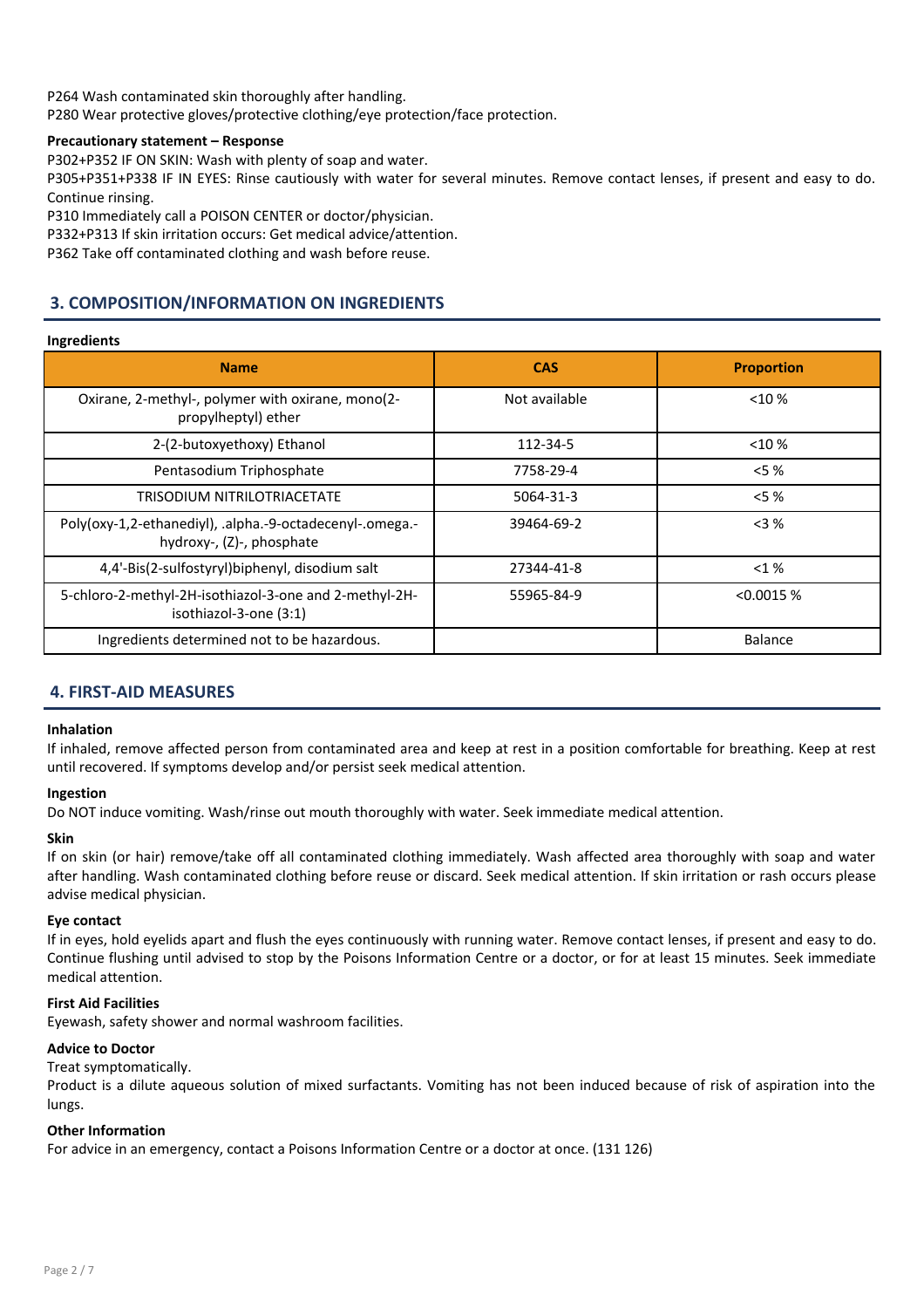# 5. FIRE-FIGHTING MEASURES

#### Suitable Extinguishing Media

Use appropriate fire extinguisher for surrounding environment.

#### Hazards from Combustion Products

Under fire conditions this product may emit toxic and/or irritating fumes and gases including carbon dioxide, oxides of nitrogen and sulphur.

# Specific Hazards Arising From The Chemical

This product is non combustible. However heating can cause expansion or decomposition leading to violent rupture of containers.

# Decomposition Temperature

Not available

#### Precautions in connection with Fire

Fire fighters should wear full protective clothing and self-contained breathing apparatus (SCBA) operated in positive pressure mode. Fight fire from safe location.

# 6. ACCIDENTAL RELEASE MEASURES

#### Emergency Procedures

Spillages will be very slippery. Wear appropriate personal protective equipment and clothing to prevent exposure. Increase ventilation. If possible contain the spill. If local regulations permit, mop up with plenty of water and run to waste, diluting greatly with running water. Place inert absorbent material onto spillage. Collect the material and place into a suitable labelled container. Do not dilute material but contain. Dispose of waste according to the applicable local and national regulations. If contamination of sewers or waterways occurs inform the local water and waste management authorities in accordance with local regulations.

# 7. HANDLING AND STORAGE

#### Precautions for Safe Handling

Avoid inhalation of vapours and mists, and skin or eye contact. Use only in a well ventilated area. Keep containers sealed when not in use. Prevent the build up of mists or vapours in the work atmosphere. Maintain high standards of personal hygiene i.e. Washing hands prior to eating, drinking, smoking or using toilet facilities.

#### Conditions for safe storage, including any incompatibilities

Store in a cool, dry, well-ventilated area, out of direct sunlight. Store in suitable, labelled containers. Keep containers tightly closed. Store away from incompatible materials. Ensure that storage conditions comply with applicable local and national regulations.

# 8. EXPOSURE CONTROLS/PERSONAL PROTECTION

#### Occupational exposure limit values

No exposure standards have been established for the mixture. However, over-exposure to some chemicals may result in enhancement of pre-existing adverse medical conditions and/or allergic reactions and should be kept to the least possible levels.

#### Biological Limit Values

No biological limit allocated.

#### Appropriate Engineering Controls

This substance is hazardous and should be used with a local exhaust ventilation system, drawing vapours away from workers' breathing zone. If the engineering controls are not sufficient to maintain concentrations of vapours/mists as low as possible, suitable respiratory protection must be worn.

#### Respiratory Protection

If engineering controls are not effective in controlling airborne exposure then an approved respirator with a replaceable mist/ vapour filter should be used. Refer to relevant regulations for further information concerning respiratory protective requirements. Reference should be made to Australian Standards AS/NZS 1715, Selection, Use and Maintenance of Respiratory Protective Devices; and AS/NZS 1716, Respiratory Protective Devices, in order to make any necessary changes for individual circumstances.

#### Eye Protection

Safety glasses with full face shield should be used. Eye protection devices should conform to relevant regulations. Eye protection should conform with Australian/New Zealand Standard AS/NZS 1337 - Eye Protectors for Industrial Applications.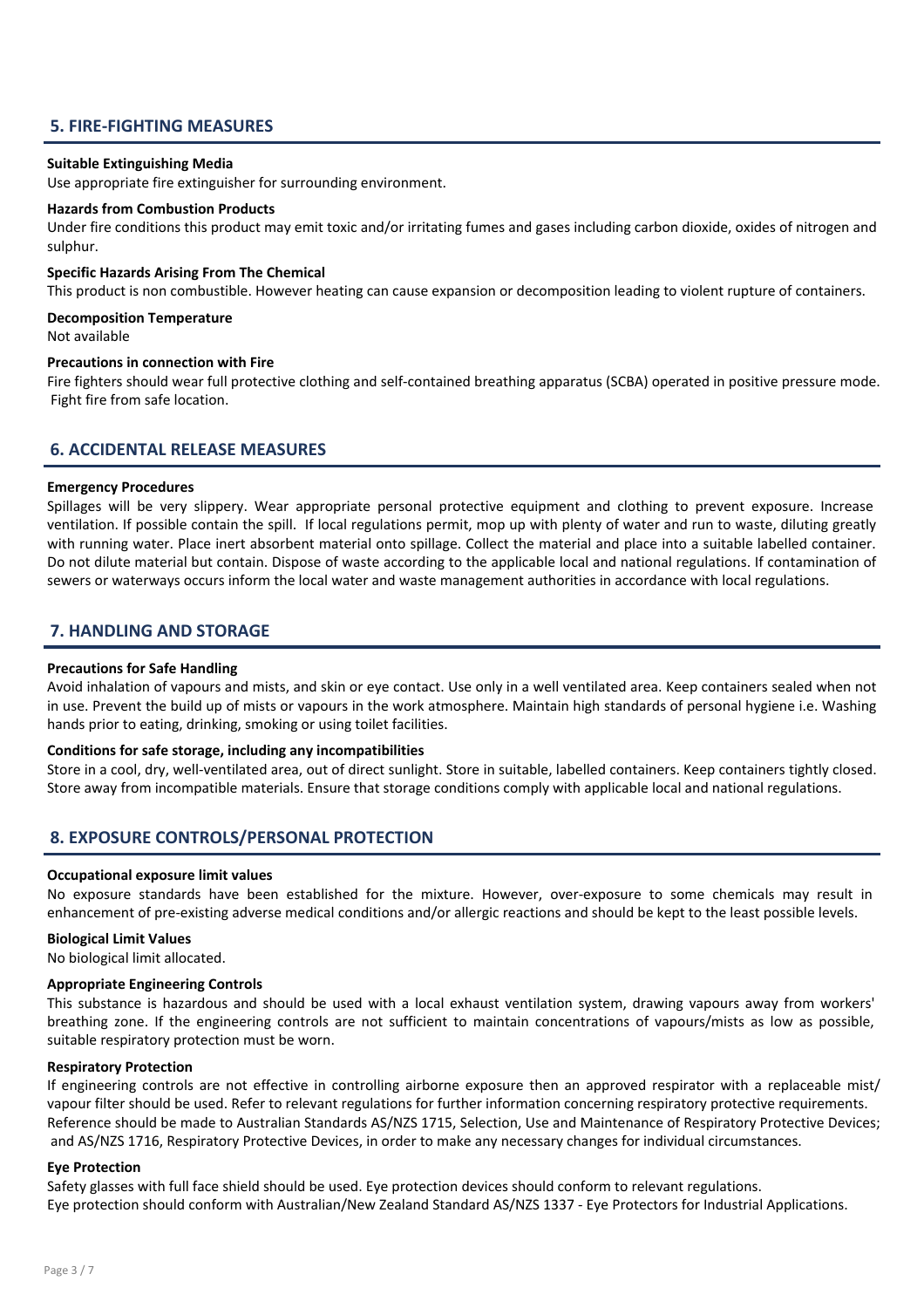# Hand Protection

Wear gloves of impervious material such as rubber or plastic. Final choice of appropriate gloves will vary according to individual circumstances i.e. methods of handling or according to risk assessments undertaken. Occupational protective gloves should conform to relevant regulations.

Reference should be made to AS/NZS 2161.1: Occupational protective gloves - Selection, use and maintenance.

#### Body Protection

Suitable protective workwear, e.g. cotton overalls buttoned at neck and wrist is recommended. Chemical resistant apron is recommended where large quantities are handled.

# 9. PHYSICAL AND CHEMICAL PROPERTIES

Form Liquid

Appearance Medium viscous liquid. Water based.

Colour

Blue

**Odour** Not available

Decomposition Temperature Not available

Melting Point Not available

Boiling Point 100°C (approximate)

Solubility in Water Soluble in water in all proportions.

# Specific Gravity

1.0 pH

7.0 - 7.5

Vapour Pressure 23 hPa (20°C)

Vapour Density (Air=1) Not available

Evaporation Rate Not available

Odour Threshold Not available

Volatile Component Not available

Partition Coefficient: n-octanol/water Not available

Flash Point Not available

Flammability Non-combustible

Auto-Ignition Temperature Not available

Explosion Limit - Upper Not available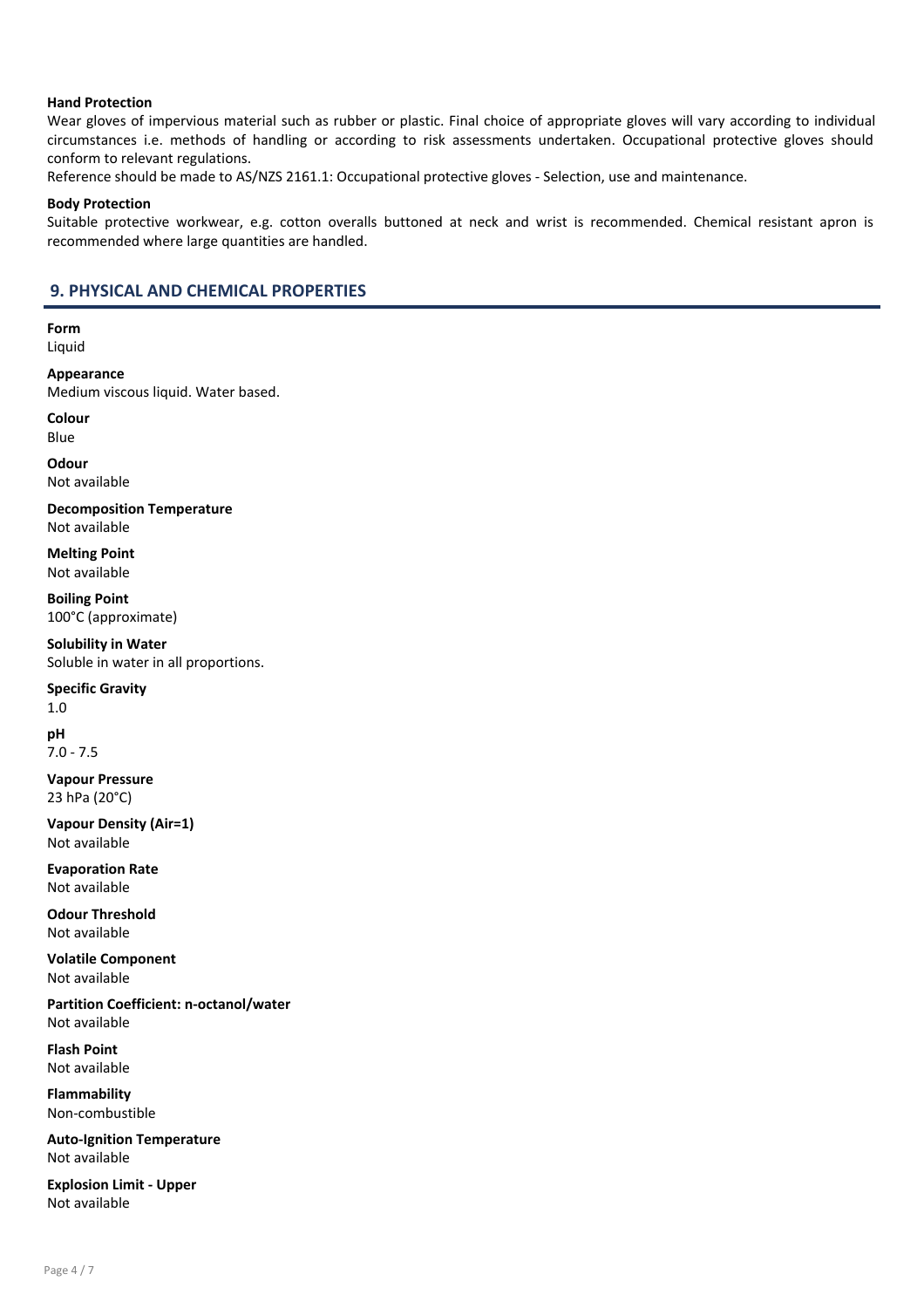# 10. STABILITY AND REACTIVITY

#### Chemical Stability

Stable under normal conditions of storage and handling.

# Reactivity and Stability

Reacts with incompatible materials.

Conditions to Avoid Heat, flames and other sources of ignition.

Incompatible materials Not available

# Hazardous Decomposition Products Thermal decomposition may result in the release of toxic and/or irritating fumes including carbon dioxide, oxides of nitrogen and sulphur.

Possibility of hazardous reactions Not available

#### Hazardous Polymerization Will not occur.

# 11. TOXICOLOGICAL INFORMATION

#### Toxicology Information

No toxicity data available for this material. The available acute toxicity data for the ingredients are given below.

Acute Toxicity - Oral Mixed surfactants: LD50 (Rat): 2000-2700mg/kg

#### Ingestion

Ingestion of this product may irritate the gastric tract causing nausea and vomiting.

#### Inhalation

Inhalation of product vapours may cause irritation of the nose, throat and respiratory system.

#### Skin

Causes skin irritation. Skin contact will cause redness, itching and swelling. Repeated exposure may cause skin dryness and cracking and may lead to dermatitis.

# Eye

Causes eye damage. Eye contact will cause stinging, blurring, tearing, severe pain and possible burns, necrosis, permanent damage and blindness.

# Respiratory sensitisation

Not expected to be a respiratory sensitiser.

# Skin Sensitisation

Not expected to be a skin sensitiser.

#### Germ cell mutagenicity

Not considered to be a mutagenic hazard.

# Carcinogenicity

Not considered to be a carcinogenic hazard.

#### Reproductive Toxicity

Not considered to be toxic to reproduction.

# STOT-single exposure

Not expected to cause toxicity to a specific target organ.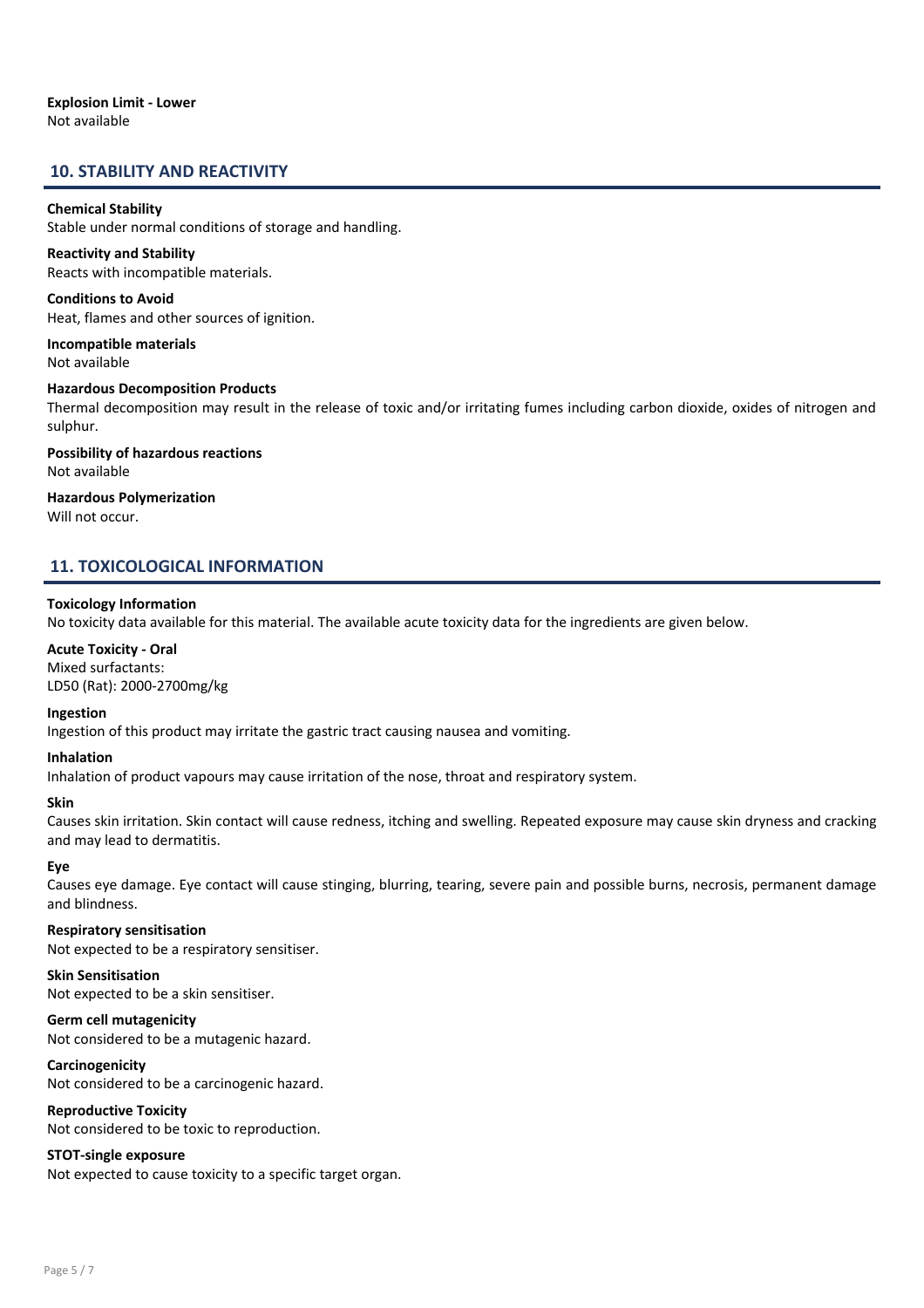# STOT-repeated exposure

Not expected to cause toxicity to a specific target organ.

#### Aspiration Hazard

Not expected to be an aspiration hazard.

# 12. ECOLOGICAL INFORMATION

#### **Ecotoxicity**

No ecological data available for this material.

Persistence and degradability Not available

**Mobility** Not available

Bioaccumulative Potential Not available

Other Adverse Effects Not available

Environmental Protection Prevent this material entering waterways, drains and sewers.

# 13. DISPOSAL CONSIDERATIONS

# Disposal considerations

The disposal of the spilled or waste material must be done in accordance with applicable local and national regulations.

# 14. TRANSPORT INFORMATION

#### Transport Information

Road and Rail Transport (ADG Code): Not classified as Dangerous Goods according to the Australian Code for the Transport of Dangerous Goods by Road and Rail (ADG Code) (7th edition).

Marine Transport (IMO/IMDG): Not classified as Dangerous Goods by the criteria of the International Maritime Dangerous Goods Code (IMDG Code) for transport by sea.

Air Transport (ICAO/IATA): Not classified as Dangerous Goods by the criteria of the International Air Transport Association (IATA) Dangerous Goods Regulations for transport by air.

U.N. Number None Allocated

UN proper shipping name None Allocated

Transport hazard class(es) None Allocated

IMDG Marine pollutant No

Transport in Bulk Not available

Special Precautions for User Not available